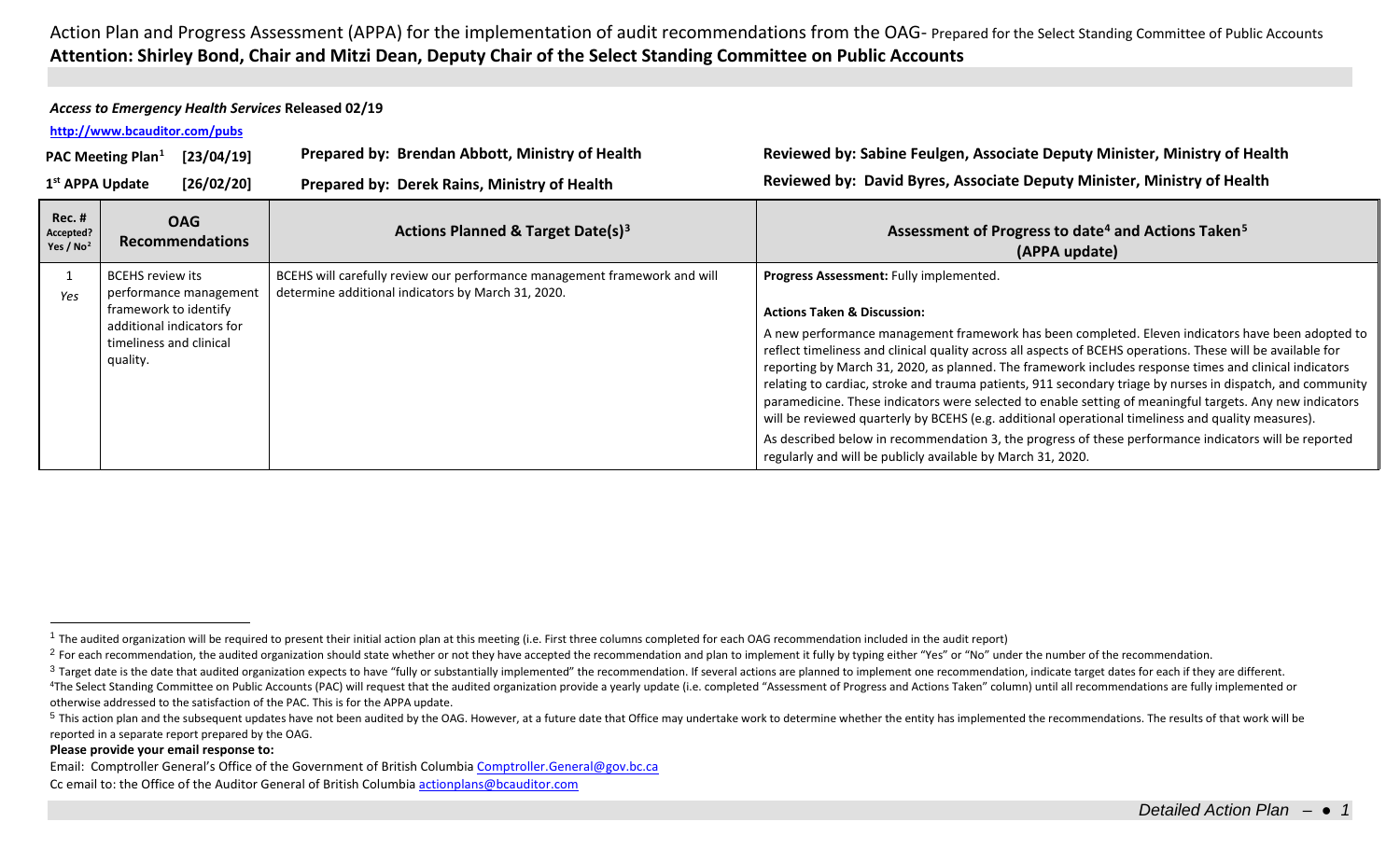| 2.<br>Yes | <b>BCEHS</b> determine an<br>appropriate level of pre- | BCEHS will work in collaboration with key partners to understand the role of<br>advanced care practitioners outside metro/urban communities and determine | Progress Assessment: Substantially Implemented                                                                                                                                                                                                                                                                                                                                                                                                                                                 |
|-----------|--------------------------------------------------------|-----------------------------------------------------------------------------------------------------------------------------------------------------------|------------------------------------------------------------------------------------------------------------------------------------------------------------------------------------------------------------------------------------------------------------------------------------------------------------------------------------------------------------------------------------------------------------------------------------------------------------------------------------------------|
|           | hospital advanced care                                 | appropriate levels of coverage by 2020.                                                                                                                   | <b>Actions Taken &amp; Discussion:</b>                                                                                                                                                                                                                                                                                                                                                                                                                                                         |
|           | coverage that considers                                |                                                                                                                                                           | Rural Advanced Care Community Paramedic (RACCP) Program Evaluation                                                                                                                                                                                                                                                                                                                                                                                                                             |
|           | implement strategies to<br>achieve that level.         | patient need and                                                                                                                                          | In 2018, BCEHS created a new role for Advanced Care Paramedics (ACPs) in rural communities. The role<br>builds on the Community Paramedicine program and introduced six RACCPs with a broader clinical scope<br>and expertise than Primary Care Paramedics trained as Community Paramedics (CPs). The initial six<br>communities were selected to help inform the appropriate role for ACPs in rural communities and<br>determine an appropriate level of pre-hospital advanced care coverage. |
|           |                                                        |                                                                                                                                                           | RACCPs have been working in Campbell River, Salt Spring Island, and Cranbrook since the fall of 2018. The<br>RACCP for Prince Rupert is currently completing their required BCEHS orientation to ACP practice and is<br>expected to be working in their community in the spring of 2020. BCEHS is currently identifying strategies<br>to recruit RACCPs in Valemount and Fort St. John.                                                                                                        |
|           |                                                        |                                                                                                                                                           | Since introduction, findings indicate that:                                                                                                                                                                                                                                                                                                                                                                                                                                                    |
|           |                                                        |                                                                                                                                                           | the RACCPs are adding clinical value in responding to high-acuity calls;                                                                                                                                                                                                                                                                                                                                                                                                                       |
|           |                                                        |                                                                                                                                                           | the RACCPs are providing strong clinical leadership and guidance for other paramedics; and                                                                                                                                                                                                                                                                                                                                                                                                     |
|           |                                                        |                                                                                                                                                           | additional education is recommended to meet community needs and enhance the scope of<br>practice.                                                                                                                                                                                                                                                                                                                                                                                              |
|           |                                                        |                                                                                                                                                           | BCEHS partnered with the University of Northern BC to assess implementation and understand community<br>stakeholder perspectives from a qualitative research approach. Outcomes from this work are expected by<br>April 2020. These will inform BCEHS of implementation successes and challenges and highlight priority<br>areas for ongoing development.                                                                                                                                      |
|           |                                                        |                                                                                                                                                           | BCEHS is continuously looking at ways of improving rural and remote services and will continue to monitor<br>and evaluate this service model. However, to pursue this rural ACP model on a broader basis, a review of<br>required funding would be necessary.                                                                                                                                                                                                                                  |
|           |                                                        |                                                                                                                                                           | <b>BCEHS and Northern Health: Northern Regional Emergency Response Teams</b>                                                                                                                                                                                                                                                                                                                                                                                                                   |
|           |                                                        |                                                                                                                                                           | In November 2018, Northern Health and BCEHS formed a working group tasked to find the most effective<br>and efficient means of providing care to patients living in rural and remote portions of BC's northern<br>region. In January 2020, Northern Health and BCEHS developed a proposed new service model called a                                                                                                                                                                           |
|           |                                                        |                                                                                                                                                           | Northern Regional Emergency Response Team that pairs ACPs and Emergency Nurses. The proposal would                                                                                                                                                                                                                                                                                                                                                                                             |

### **Please provide your email response to:**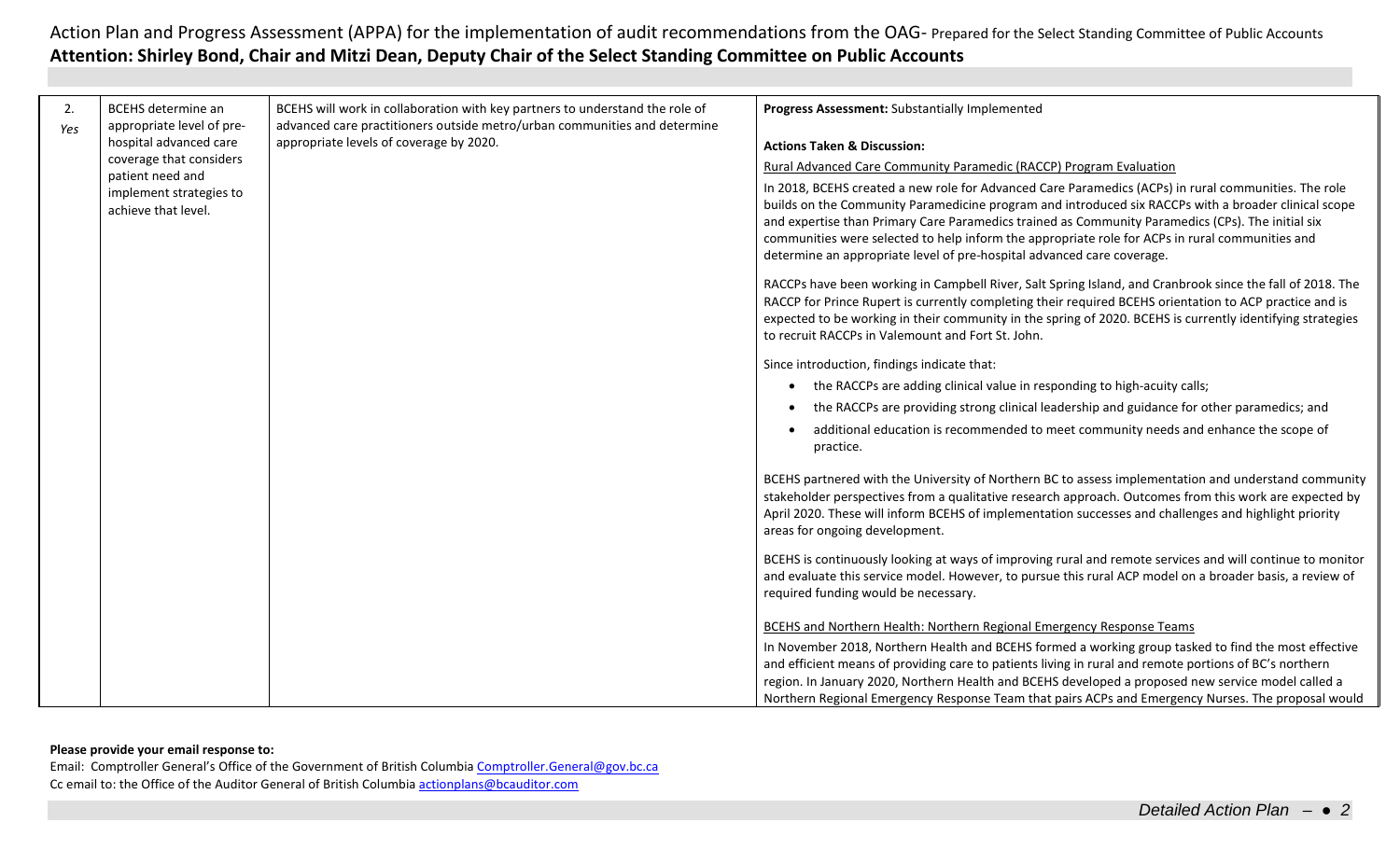| <b>Rec. #</b><br>Accepted?<br>Yes / $No2$ | OAG<br>Recommendations | Actions Planned & Target Date(s) <sup>3</sup> | Assessment of Progress to date <sup>4</sup> and Actions Taken <sup>5</sup><br>(APPA update)                                                                 |
|-------------------------------------------|------------------------|-----------------------------------------------|-------------------------------------------------------------------------------------------------------------------------------------------------------------|
|                                           |                        |                                               | $\pm$ pilot this model on a trial basis to show whether the concept and model are effective and to refine the<br>approach based on in-the-field experience. |

**Please provide your email response to:**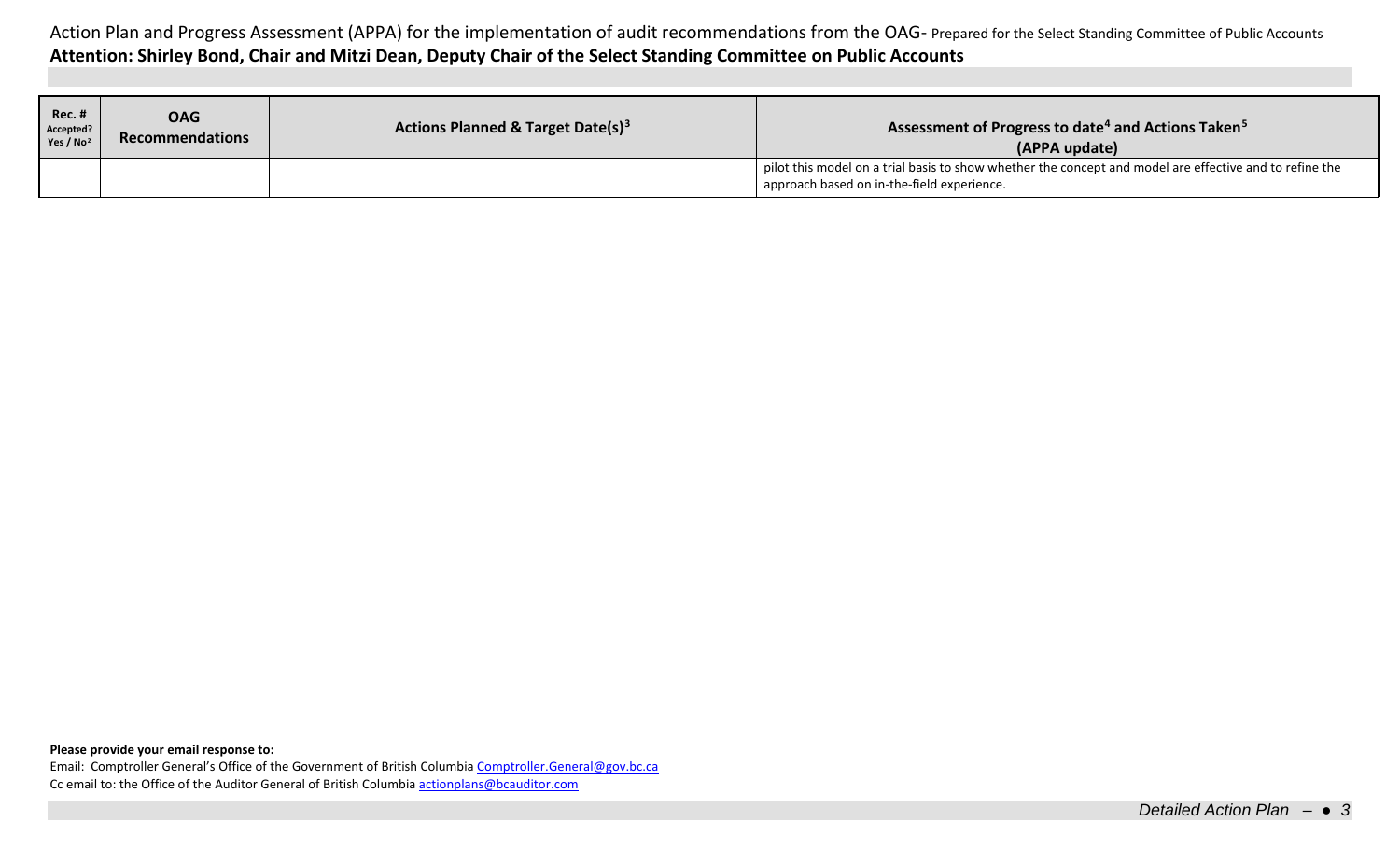| Rec. 3<br>Yes | <b>BCEHS</b> improve<br>transparency and     | BCEHS will regularly post progress on key initiatives and performance measures by<br>March 31, 2020. | Progress Assessment: Substantially implemented                                                                                                                                                                                                                                                        |
|---------------|----------------------------------------------|------------------------------------------------------------------------------------------------------|-------------------------------------------------------------------------------------------------------------------------------------------------------------------------------------------------------------------------------------------------------------------------------------------------------|
|               | accountability by publicly                   |                                                                                                      | <b>Actions Taken &amp; Discussion:</b>                                                                                                                                                                                                                                                                |
|               | reporting on its targets<br>and performance. | BCEHS will review and propose targets by June 25, 2020. (revised)                                    | This recommendation requires several phases of work to ensure BCEHS can publicly report on its targets<br>and performance to improve transparency and accountability. A summary of these phases follows.                                                                                              |
|               |                                              |                                                                                                      | 1. Revamp Performance Management Framework                                                                                                                                                                                                                                                            |
|               |                                              |                                                                                                      | As noted in recommendation 1, BCEHS completed a review of its performance management framework<br>and adopted new clinical indicators with data systems in place.                                                                                                                                     |
|               |                                              |                                                                                                      | 2. Access to Available Performance Measures                                                                                                                                                                                                                                                           |
|               |                                              |                                                                                                      | BCEHS reviewed other Canadian paramedic services websites and the most-requested information from BC<br>media outlets and stakeholders. In the first step of a multi-phased approach to improve public<br>transparency and accountability, additional web content is being prepared for www.BCEHS.ca. |
|               |                                              |                                                                                                      | By March 31, 2020 BCEHS will report out on volume metrics including:                                                                                                                                                                                                                                  |
|               |                                              |                                                                                                      | Call volumes for the highest-volume areas in BC for 911 medical emergencies.                                                                                                                                                                                                                          |
|               |                                              |                                                                                                      | Summary of the types of calls BCEHS receives (e.g. cardiac-related, overdoses, abdominal pain,<br>$etc.$ ).                                                                                                                                                                                           |
|               |                                              |                                                                                                      | Paramedic response times for the most acute categories of 911 calls that are triaged as potentially<br>life-threatening and time-critical.                                                                                                                                                            |
|               |                                              |                                                                                                      | Call volume for inter-facility transfers.                                                                                                                                                                                                                                                             |
|               |                                              |                                                                                                      | BCEHS will also include current publicly reported updates on key initiatives including:                                                                                                                                                                                                               |
|               |                                              |                                                                                                      | Volume metrics for paramedic patient visits through the BCEHS CP program, that aims to support<br>$\bullet$<br>vulnerable patients in rural and remote communities and reduce 911 medical emergencies.                                                                                                |
|               |                                              |                                                                                                      | Progress on implementing the 2019-2022 collective agreement with the paramedics and<br>dispatchers union (CUPE 873), especially as it relates to implementing a new scheduled regular<br>staffing model in rural and remote communities that have typically relied on on-call work.                   |
|               |                                              |                                                                                                      |                                                                                                                                                                                                                                                                                                       |
|               |                                              |                                                                                                      |                                                                                                                                                                                                                                                                                                       |
|               |                                              |                                                                                                      |                                                                                                                                                                                                                                                                                                       |

**Please provide your email response to:**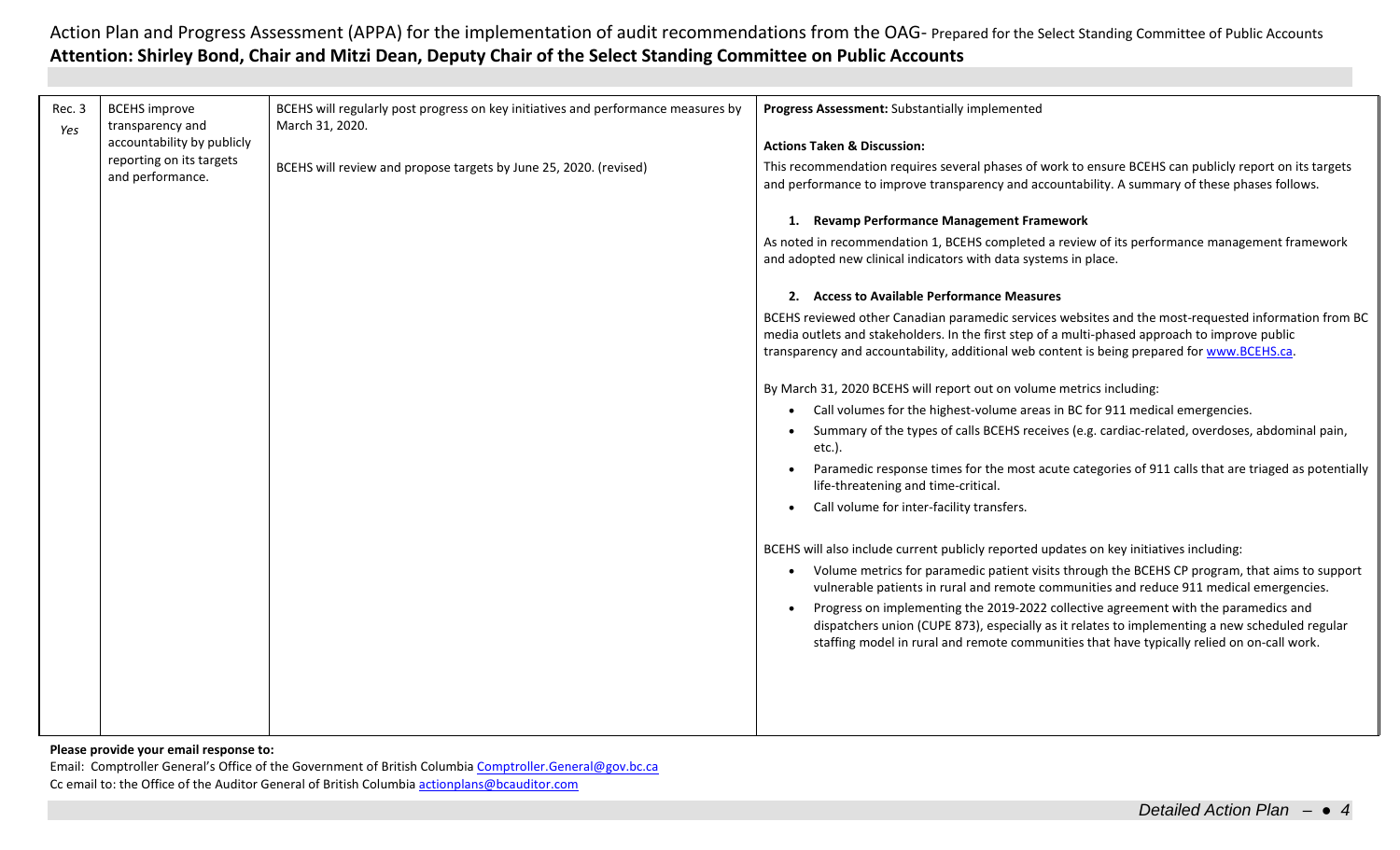| <b>Rec. #</b><br>Accepted?<br>Yes / $No2$ | <b>OAG</b><br><b>Recommendations</b> | Actions Planned & Target Date(s) <sup>3</sup> | Assessment of Progress to date <sup>4</sup> and Actions Taken <sup>5</sup><br>(APPA update)                                                                                                         |
|-------------------------------------------|--------------------------------------|-----------------------------------------------|-----------------------------------------------------------------------------------------------------------------------------------------------------------------------------------------------------|
|                                           |                                      |                                               | 3. Review of Targets for BCEHS                                                                                                                                                                      |
|                                           |                                      |                                               | BCEHS is undertaking a technical review of other jurisdictions that publish targets to help determine<br>credible and appropriate targets for BCEHS by the end of the next quarter (June 25, 2020). |
|                                           |                                      |                                               | <b>Publishing Targets and Performance</b><br>4.                                                                                                                                                     |
|                                           |                                      |                                               | BCEHS will submit proposed targets to the Ministry and the Provincial Health Services Authority for<br>approval prior to publishing.                                                                |

**Please provide your email response to:**

Email: Comptroller General's Office of the Government of British Columbi[a Comptroller.General@gov.bc.ca](mailto:Comptroller.General@gov.bc.ca) Cc email to: the Office of the Auditor General of British Columbi[a actionplans@bcauditor.com](mailto:actionplans@bcauditor.com)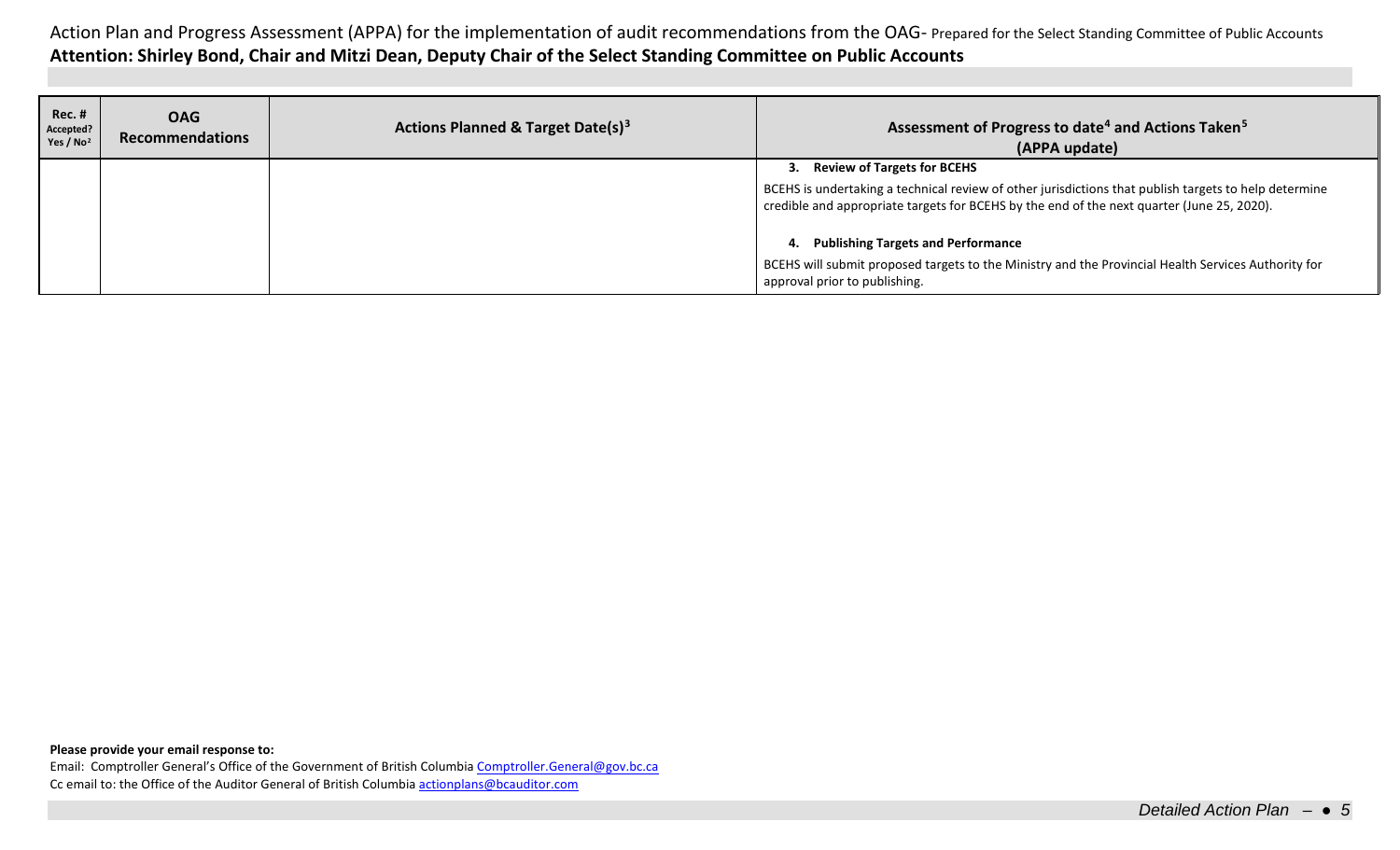| Rec. 4 | The Ministry of Health                                                           |  | The Ministry will develop a municipal engagement plan by September 1, 2019                                                                                       | <b>Actions Taken &amp; Discussion:</b>                                                                                                                                                                                                                                                                |
|--------|----------------------------------------------------------------------------------|--|------------------------------------------------------------------------------------------------------------------------------------------------------------------|-------------------------------------------------------------------------------------------------------------------------------------------------------------------------------------------------------------------------------------------------------------------------------------------------------|
| Yes    | work with local<br>governments and BCEHS<br>to ensure that BCEHS can             |  | The Ministry, with BCEHS, will develop appropriate models to support a<br>coordinated approach to responding to calls and medical oversight by January<br>1,2020 | The summary below outlines the progress in achieving each of the recommendations under<br>Recommendation #4                                                                                                                                                                                           |
|        | implement a coordinated                                                          |  | The Ministry, with BCEHS, will revise and update municipal consent and                                                                                           | Medical oversight, to the extent appropriate, across agencies to ensure that patient care meets                                                                                                                                                                                                       |
|        | approach to pre-hospital<br>care that results in:                                |  | collaboration agreement templates including data sharing agreements by                                                                                           | acceptable medical standards                                                                                                                                                                                                                                                                          |
|        |                                                                                  |  | <b>March 2020</b>                                                                                                                                                | Progress Assessment: Substantially implemented                                                                                                                                                                                                                                                        |
|        | - medical oversight, to the<br>extent appropriate, across                        |  | The Ministry, with BCEHS, will engage with municipalities through 2020-2021,                                                                                     |                                                                                                                                                                                                                                                                                                       |
|        | agencies to ensure that                                                          |  | to complete consent and collaboration agreements (including data sharing                                                                                         | BCEHS, based on initial consultations, has developed a proposed medical oversight model that will be part                                                                                                                                                                                             |
|        | patient care meets                                                               |  | agreements). This work will begin with those municipalities where no existing                                                                                    | of the next three months of consultations.                                                                                                                                                                                                                                                            |
|        | acceptable medical<br>standards                                                  |  | agreement exists followed by a refreshed agreement for the others.                                                                                               | BCEHS established a first responder medical advisor position to work collaboratively with first responder<br>groups to ensure that they are focused on patient care standards and improving the efficiency of<br>information dissemination, especially as it relates to patient treatment guidelines. |
|        | - data-sharing between<br>agencies to better                                     |  |                                                                                                                                                                  | The BCEHS Clinical Handbook is also available for first responders to access on the BCEHS webpage or                                                                                                                                                                                                  |
|        | understand whether                                                               |  |                                                                                                                                                                  | through an online Application. This is an online clinical resource that provides access to BCEHS Treatment                                                                                                                                                                                            |
|        | patients are getting the                                                         |  |                                                                                                                                                                  | Guidelines and other supporting clinical/operational resources appropriate for first responder license                                                                                                                                                                                                |
|        | right medical interventions                                                      |  |                                                                                                                                                                  | holders.                                                                                                                                                                                                                                                                                              |
|        | at the right time                                                                |  |                                                                                                                                                                  | The proposed practice is in line with best practices and regulatory expectations in the province.                                                                                                                                                                                                     |
|        | - signed agreements<br>outlining the roles and                                   |  |                                                                                                                                                                  |                                                                                                                                                                                                                                                                                                       |
|        | responsibilities of fire<br>departments, including the<br>level of care provided |  |                                                                                                                                                                  | Data sharing between agencies to better understand whether patients are getting the right medical<br>interventions at the right time                                                                                                                                                                  |
|        |                                                                                  |  |                                                                                                                                                                  | Progress Assessment: Partially implemented                                                                                                                                                                                                                                                            |
|        |                                                                                  |  | In 2017, the Regional Administrative Advisory Committee (RAAC) formed a working group on first                                                                   |                                                                                                                                                                                                                                                                                                       |
|        | - confirmation that first                                                        |  |                                                                                                                                                                  | responder issues in the Lower Mainland. RAAC includes 23 municipalities in the Lower Mainland that make                                                                                                                                                                                               |
|        | responders are being                                                             |  |                                                                                                                                                                  | up nearly 50% of BCEHS' total call volume. One of the goals of the group was to create an enhanced data                                                                                                                                                                                               |
|        | notified of events where<br>they can best contribute                             |  |                                                                                                                                                                  | sharing approach between BCEHS and first responder partners. The following key items have been                                                                                                                                                                                                        |
|        | to patient care                                                                  |  |                                                                                                                                                                  | completed to achieve a data sharing approach:                                                                                                                                                                                                                                                         |
|        |                                                                                  |  |                                                                                                                                                                  | In March 2019, a BCEHS first responder data sharing working group was established. Membership<br>includes representatives from RAAC, BCEHS, and Lower Mainland fire services.                                                                                                                         |
|        |                                                                                  |  |                                                                                                                                                                  | Technical teams from BCEHS, ECOMM, and Surrey fire dispatch explored options and confirmed<br>$\bullet$<br>the technical feasibility of data sharing and completed relevant documentation.                                                                                                            |
|        |                                                                                  |  |                                                                                                                                                                  | The Chief Administrative Officers representing the 23 communities on RAAC agreed to move<br>forward with a non-disclosure agreement to formalize data sharing between agencies.                                                                                                                       |

### **Please provide your email response to:**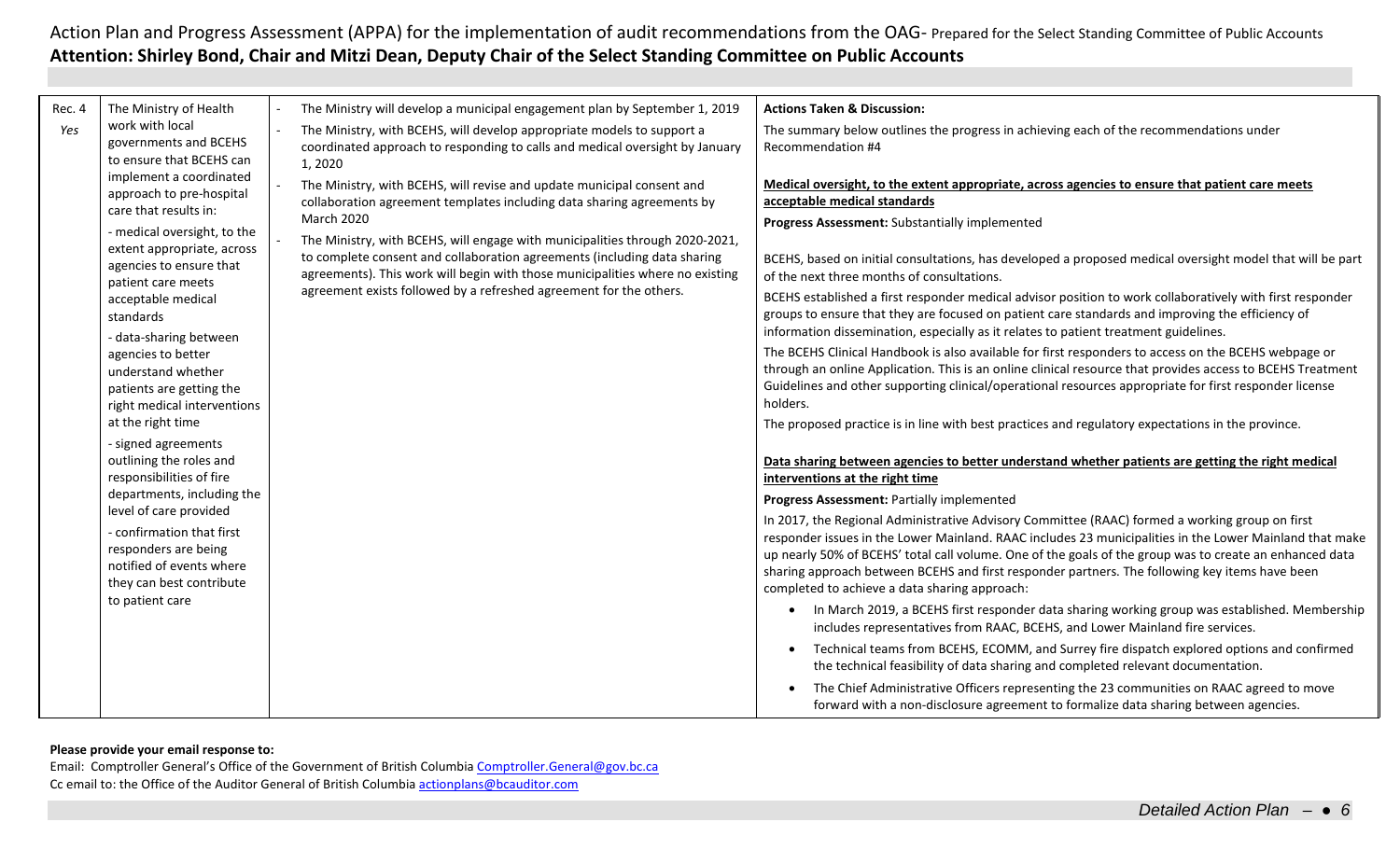|  | The trial will involve BCEHS and fire service agencies represented by RAAC that are dispatched by<br>ECOMM or Surrey fire dispatch.                                                                                                                                                                                                                                                                                                                                                  |
|--|--------------------------------------------------------------------------------------------------------------------------------------------------------------------------------------------------------------------------------------------------------------------------------------------------------------------------------------------------------------------------------------------------------------------------------------------------------------------------------------|
|  | The parties agreed on what data elements will be shared across organizations to allow for all<br>parties to have a better understanding of the patient event, both during the event and<br>subsequently. This will also enable a shared assessment of the overall system performance in<br>responding to patient needs.                                                                                                                                                              |
|  | Pending results of the trial, it is expected that implementation will first begin with ECOMM by<br>March 31, 2020. The lessons learned will be applied to expand to the remainder of the province.                                                                                                                                                                                                                                                                                   |
|  | Once fully implemented across the province, the data sharing agreements will allow for real time<br>assessments to be made on the ground resulting in better coordination of pre-hospital care<br>between first responders and BCEHS.                                                                                                                                                                                                                                                |
|  | Signed agreements outlining the roles and responsibilities of fire departments, including the level of care                                                                                                                                                                                                                                                                                                                                                                          |
|  | provided                                                                                                                                                                                                                                                                                                                                                                                                                                                                             |
|  | Progress Assessment: Partially implemented                                                                                                                                                                                                                                                                                                                                                                                                                                           |
|  | BCEHS is coordinating a provincial pre-hospital system where there are varying local capacities and needs.<br>The strategy for introducing a new agreement uses a multi-stakeholder engagement approach to develop a<br>mutually agreeable agreement that ensures BCEHS can implement a coordinated approach to pre-hospital<br>care. The outcome of this engagement will be a new signed Collaboration Agreement and Operational<br>Response Plan with each first responder agency. |
|  | There are several stages of activity underway to help enhance engagement among BCEHS and<br>provincial/municipal governments. As part of this, BCEHS developed a discussion paper that outlines<br>proposed roles and responsibilities of all parties involved and will guide discussion on level of care provided<br>(included for reference in Appendix A). A summary of this work follows:                                                                                        |
|  | 1. Key Stakeholder Consultation                                                                                                                                                                                                                                                                                                                                                                                                                                                      |
|  | The Union of BC Municipalities (UBCM) helps coordinate municipalities across BC and is a valuable avenue<br>to use for meaningful dialogue on a broader basis. The Ministry and BCEHS presented at the UBCM<br>Convention on September 24, 2019 as part of a broader engagement strategy to develop a new<br>collaboration agreement. Participants were in support of a new approach to collaboration and provided the<br>following feedback:                                        |
|  | There needs to be acknowledgement of the unique needs and concerns of rural municipalities.                                                                                                                                                                                                                                                                                                                                                                                          |
|  | There needs to be a greater role for municipal governance in the collaboration agreements.                                                                                                                                                                                                                                                                                                                                                                                           |
|  | Medium and high-acuity calls are a main concern amongst municipalities.                                                                                                                                                                                                                                                                                                                                                                                                              |

### **Please provide your email response to:**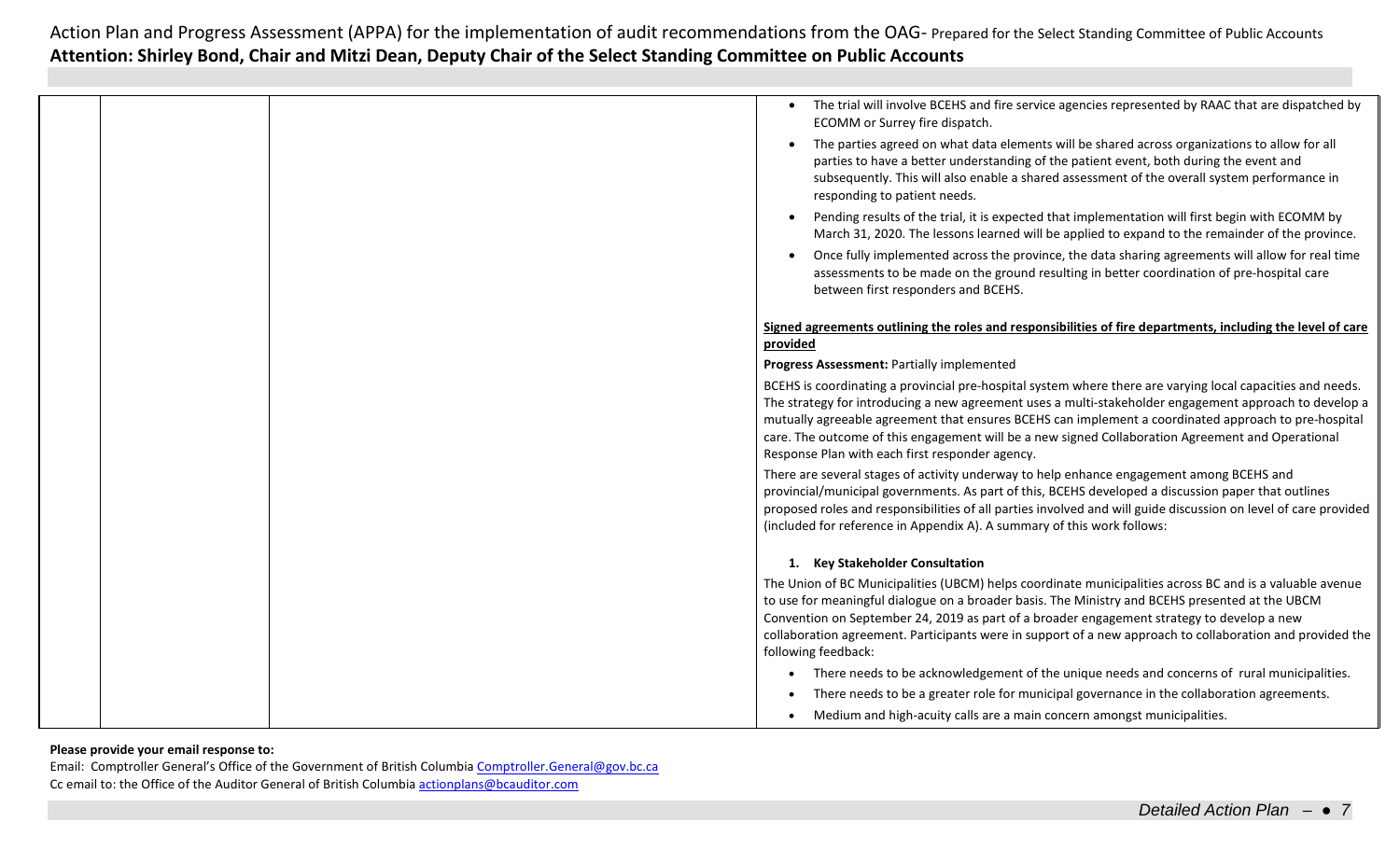|  | Communities sought a discussion paper, on which to provide feedback.                                                                                                                                                                                                                                                                                                     |
|--|--------------------------------------------------------------------------------------------------------------------------------------------------------------------------------------------------------------------------------------------------------------------------------------------------------------------------------------------------------------------------|
|  | 2. Discussion Paper for Modernizing the First Responder Collaboration Agreement                                                                                                                                                                                                                                                                                          |
|  | Shaped by recommendations from UBCM participants and feedback gathered from other stakeholders to<br>date, BCEHS developed a Discussion Paper for Modernizing the First Responder Collaboration Agreement                                                                                                                                                                |
|  | (included for reference in Appendix A). This meets the request at UBCM to provide a discussion paper to                                                                                                                                                                                                                                                                  |
|  | establish a provincial framework to work from. The discussion document is intended to guide consultation                                                                                                                                                                                                                                                                 |
|  | and includes the following components for review:                                                                                                                                                                                                                                                                                                                        |
|  | Part 1: Proposed Collaboration Agreement Framework                                                                                                                                                                                                                                                                                                                       |
|  | Collaboration principles for BCEHS, municipalities and first responder services<br>$\circ$                                                                                                                                                                                                                                                                               |
|  | Proposed responsibilities, roles, and expectations of all parties<br>$\circ$                                                                                                                                                                                                                                                                                             |
|  | Oversight and involvement by the local governing authority<br>$\circ$                                                                                                                                                                                                                                                                                                    |
|  | Part 2: Operational Response Plan:                                                                                                                                                                                                                                                                                                                                       |
|  | o Addresses specific services, operational needs, regional variations, and responses for<br>each local government and first responder service                                                                                                                                                                                                                            |
|  | Part 3: Addressing complexities and challenges in rural and remote areas                                                                                                                                                                                                                                                                                                 |
|  | Consistent with a provincial approach to engagement, BCEHS and the Ministry presented to the February 4,<br>2020 UBCM Electoral Area Directors Forum. Participants at the forum endorsed the approach presented to<br>utilize a discussion paper and engagement strategy as a means to gain input from local communities on<br>first responder collaboration agreements. |
|  | Additionally, BCEHS continues to meet with existing first responder advisory groups and regional districts at                                                                                                                                                                                                                                                            |
|  | their request and on a regular basis. In particular, BCEHS met with the Regional District of the Central                                                                                                                                                                                                                                                                 |
|  | Okanagan on October 19, 2019, the qathet Regional District on January 16, 2020, and with the North                                                                                                                                                                                                                                                                       |
|  | Shuswap First Responders Society on February 21, 2020 to address response challenges for their rural,<br>remote, and isolated communities.                                                                                                                                                                                                                               |
|  | 3. Moving Forward with the Discussion Paper and Engagement Plan                                                                                                                                                                                                                                                                                                          |
|  | The Ministry and BCEHS will continue to liaise with UBCM for advice on how to consult at key validation                                                                                                                                                                                                                                                                  |
|  | points. Additionally, to ensure patient's voices are heard, and are consistent with dialogue at UBCM, the                                                                                                                                                                                                                                                                |
|  | Ministry is working with the Patients Voices Network to establish a survey and focus group to ensure                                                                                                                                                                                                                                                                     |
|  | patient thoughts and opinions are incorporated into this work.                                                                                                                                                                                                                                                                                                           |
|  |                                                                                                                                                                                                                                                                                                                                                                          |

### **Please provide your email response to:**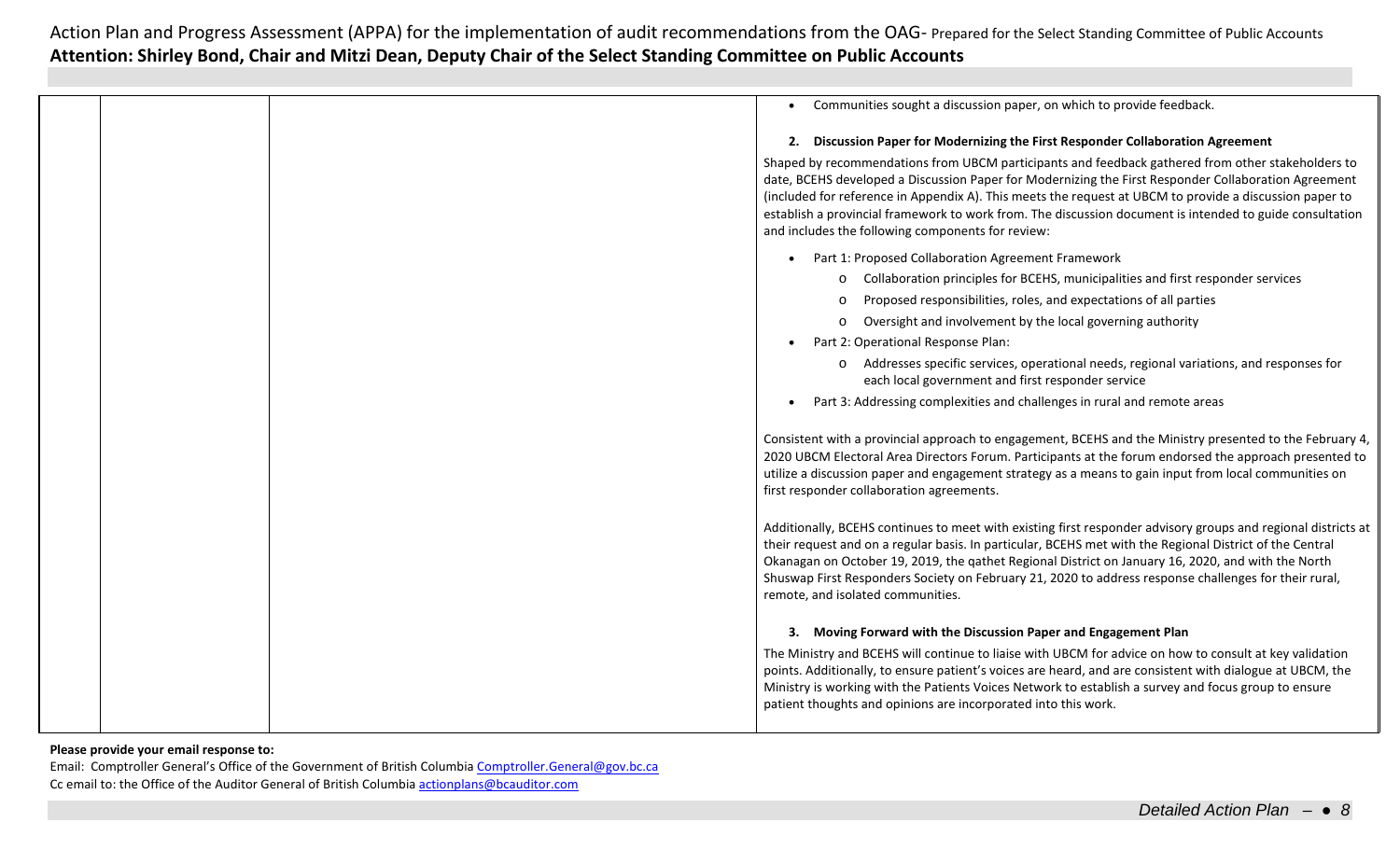|  | 4. Consultation Process                                                                                                                                                                                                                                                                                                                                                                                                                                                                                                                                                                                                                                                                                                                                                          |
|--|----------------------------------------------------------------------------------------------------------------------------------------------------------------------------------------------------------------------------------------------------------------------------------------------------------------------------------------------------------------------------------------------------------------------------------------------------------------------------------------------------------------------------------------------------------------------------------------------------------------------------------------------------------------------------------------------------------------------------------------------------------------------------------|
|  | The consultation process is being led by the Ministry of Health to engage with local governments to ensure<br>that BCEHS can implement a coordinated approach to pre-hospital care that results in signed agreements<br>outlining roles and responsibilities and confirms first responders are being notified of events where first<br>responders can best contribute.                                                                                                                                                                                                                                                                                                                                                                                                           |
|  | Consultation will occur with municipal and/or regional districts as it is understood they would have<br>authority/accountability over entering into a collaboration agreement. This process will begin with the<br>discussion paper being sent to all municipal or regional CAOs for their feedback, followed by meetings with<br>key stakeholders with unique circumstances related to coordination of pre-hospital care. Initial feedback is<br>being sought from these groups by April 30, 2020. This feedback will inform the Ministry and BCEHS on<br>what the required next steps are. BCEHS will continue to utilize existing first responder advisory groups<br>that meet on a regular basis to gather their feedback on the discussion framework. These groups include: |
|  | RAAC: March 23, 2020                                                                                                                                                                                                                                                                                                                                                                                                                                                                                                                                                                                                                                                                                                                                                             |
|  | Fire Chiefs Association of BC: March 20, 2020                                                                                                                                                                                                                                                                                                                                                                                                                                                                                                                                                                                                                                                                                                                                    |
|  | <b>Greater Victoria Fire Chiefs Association</b>                                                                                                                                                                                                                                                                                                                                                                                                                                                                                                                                                                                                                                                                                                                                  |
|  | <b>Greater Vancouver Fire Chiefs Association</b>                                                                                                                                                                                                                                                                                                                                                                                                                                                                                                                                                                                                                                                                                                                                 |
|  | Rural First Responders Working Group: March 5, 2020                                                                                                                                                                                                                                                                                                                                                                                                                                                                                                                                                                                                                                                                                                                              |
|  | New working group intended to mirror the metro Vancouver BCEHS RAAC working group<br>$\circ$<br>but with a focus on addressing unique challenges and gaps in rural BC, including a review<br>of notification practices within rural communities.                                                                                                                                                                                                                                                                                                                                                                                                                                                                                                                                 |
|  | Following the initial consultation period at the end of April, the Ministry and BCEHS will determine if more<br>consultations are needed. This will be an important decision point in determining next steps. Once<br>communities have been heard and appropriately consulted with, a new Collaboration Agreement can be<br>finalized and individual operational response plans can be developed with communities.                                                                                                                                                                                                                                                                                                                                                               |
|  | Confirmation that first responders are being notified of events where they can best contribute to patient<br>care                                                                                                                                                                                                                                                                                                                                                                                                                                                                                                                                                                                                                                                                |
|  | Progress Assessment: Partially implemented                                                                                                                                                                                                                                                                                                                                                                                                                                                                                                                                                                                                                                                                                                                                       |
|  | This will continue to be a priority and the Ministry will work with BCEHS to ensure it is part of the<br>discussion moving forward. BCEHS currently has two key approaches to confirm that first responders are<br>being notified of events where they can best contribute to patient care.                                                                                                                                                                                                                                                                                                                                                                                                                                                                                      |

### **Please provide your email response to:**